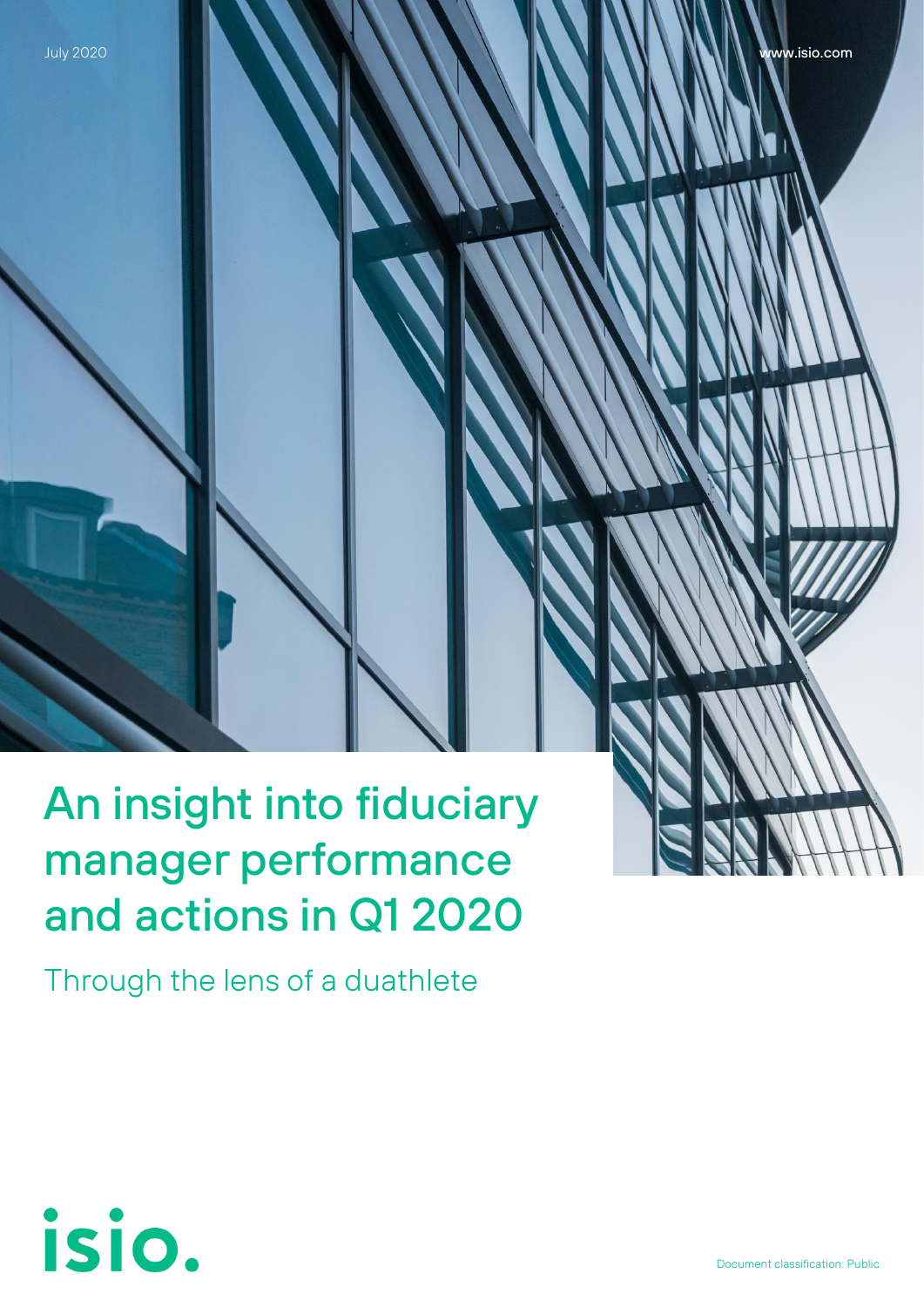# Lessons learnt from our first duathlon

A duathlon is a multi-sport event, consisting of run-bike-run, whereby participants quickly transition between each sport. Similarly, we saw investment markets enter a significant transition period of their own during Q1 2020. We moved from a prolonged period of assets trending upwards, to that of severe volatility and uncertainty. As the bike leg of the duathlon event begins for fiduciary managers, the road now appears hilly and uncertain. Nobody has been quite sure of the course ahead, but what lessons can be learned so far?

This paper follows our initial observations piece published in April 2020. We have drawn on our client experience, Global Investment Performance Standards (GIPS) data and a questionnaire that we issued to fiduciary managers to provide insight. Looking at performance in Q1 2020, what changes have fiduciary managers made to their portfolios and, importantly, what does this mean for pension schemes using fiduciary management? We report the following key lessons:

# 1. Focus on the big picture

To do well in a duathlon you need to be a strong runner or cyclist (ideally both!) – <sup>a</sup> slick transition between the two sports will help, but it won't have a huge impact on the end result.

The most fundamental driver to investment returns continues to be the long-term strategic allocation, highlighting the importance of getting this right. Small tactical changes might add incremental value or offer some degree of protection, but the magnitude of this isn't enough to offset the overall positioning.

# 2. Collaborate to get the best results

Whilst the turns and climbs of a course might be unknown, you can choose an option that you know will be best supported – to keep you on track, give you a cheer when you need it and even a feed station to make sure you don't go flat.

We see the most successful managers being fully collaborative. In times of stress this means ensuring that the strategy in place continues to be appropriate. It also involves considering the sponsor's position (including any impact of the timing of deficit payments), working with the scheme's Actuary, and, understanding any liquidity needs. Most importantly, Trustees working alongside their fiduciary manager need to ensure that there continues to be an appropriate framework for the scheme to achieve its long-term investment objective.

# 3. Transparency is important

Most duathletes will have a fancy watch so that they know exactly how fast they are going, maybe even how they compare relative to their usual performance.

Whilst Trustees may delegate some of their investment decision making, they still ultimately have responsibility for ensuring that the pension scheme is on track to meet its investment objective. Understanding the position relative to the journey plan, how the fiduciary manager is performing/adding value and options to make changes is important. It shouldn't be the case that Trustees are surprised by the outcome of the scheme.

**Trustees want** confidence and comfort that their scheme is in safe hands and they remain on track to meet their investment objectives."

Faye Mullen, Head of Fiduciary Management Research

> 946 Total FM mandates in the UK

£172bn Total assets under FM

Data based on our [2019 UK](https://www.isio.com/media/1180/fiduciary-management-survey-may20.pdf)  [Fiduciary Management Survey](https://www.isio.com/media/1180/fiduciary-management-survey-may20.pdf)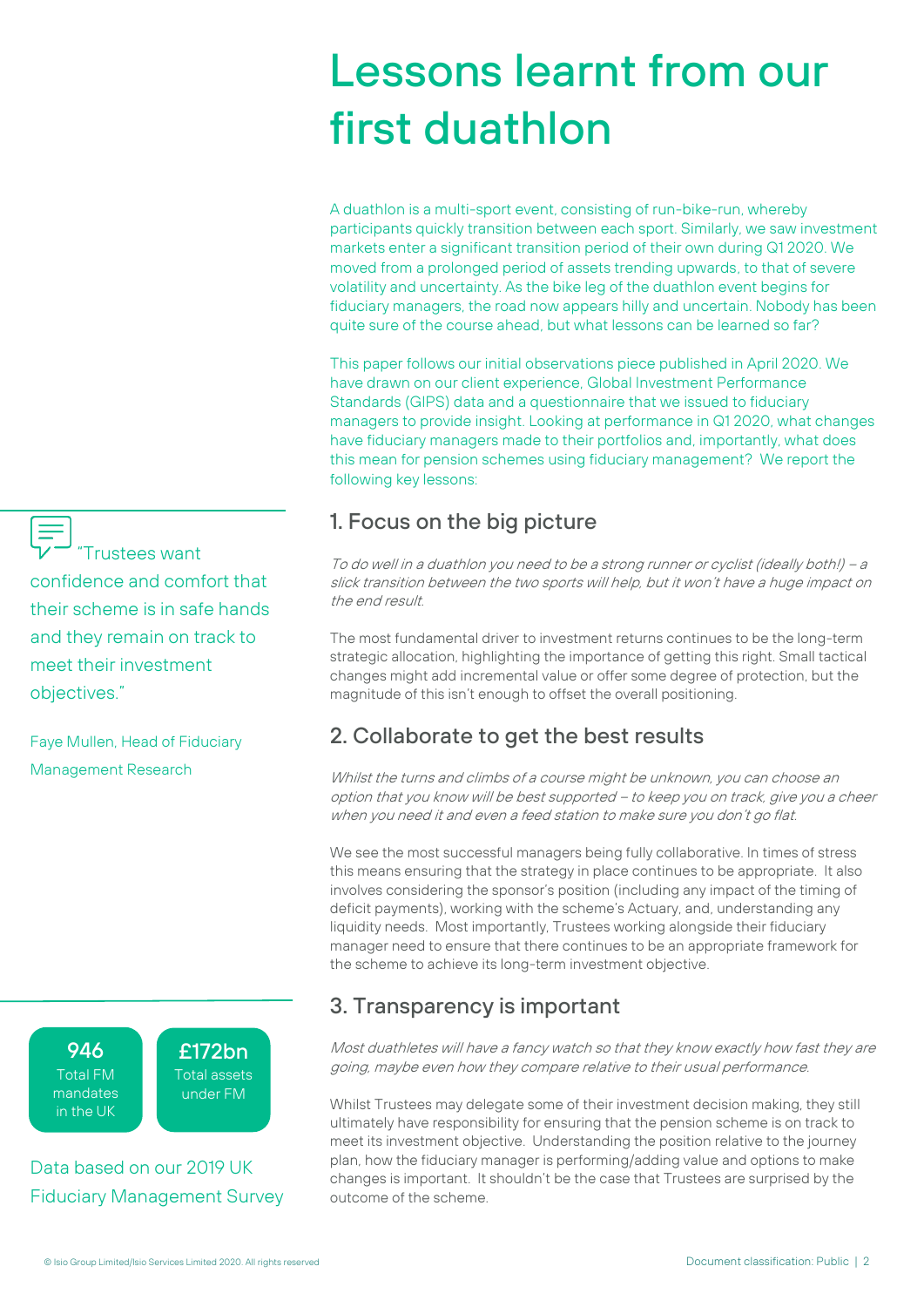# Which fiduciary manager is having a good race?

## How did my fiduciary manager perform this year?

In order to assess the performance of fiduciary managers during this pandemic, we have collected data from the fiduciary managers reported under the Global Investment Performance Standards (GIPS) for fiduciary management clients. This data allows us to fairly compare the **actual client performance** of managers rather than representative "best ideas" growth portfolios.

The chart below compares the relative returns achieved by 11 fiduciary managers over and above the liability benchmark, net of all fees, during Q1 2020. These managers collectively manage over 80% of all fiduciary assets under management in the UK. These returns have also been compared to the performance of a selection of Diversified Growth Funds (DGFs) that we monitor on an ongoing basis.



#### Net relative returns of fiduciary managers - Q1 2020



management should protect the downside leading to more certain outcomes. If your manager is not delivering this, it may be time to reassess!"

Aqib Merchant, Fiduciary Management research team

#### What does this mean for my scheme?

Our analysis doesn't suggest standout positive correlation between Q1 and longerterm performance i.e. the top performing manager in our chart isn't top over the three-year period. Ensuring your manager is delivering to your long-term objectives is key, a cumulation of solid short-term performance will keep this on track!

If we do focus on the first quarter of 2020:

Fiduciary managers had less divergence than the universe of DGFs – all fiduciary managers performed within the upper and lower quartile of DGFs' performance. Nevertheless, there is still significant dispersion between fiduciary manager performance, which has meaningful impacts on pension scheme funding levels.

Equity positioning driving recent returns – managers with relatively higher alternatives allocations and less in equity did better in Q1. However, we would expect the managers with high equity positions to have fared well to the end of 2019. It will be interesting to see how managers recover and also whether any impairments follow for those holding less liquid allocations.

Pleasingly we are beginning to see greater transparency and comparability of fiduciary manager performance data. Many clients have now been invested in fiduciary management for several years and, therefore, Trustees can assess meaningful scheme specific performance.

\* DGF performance is absolute whereas the fiduciary manager performance is relative to a liability benchmark. Whilst not directly like-for-like, we still feel this is a useful comparator to fiduciary manager performance in Q1. This largely offsets the liability hedging decision to focus on growth returns.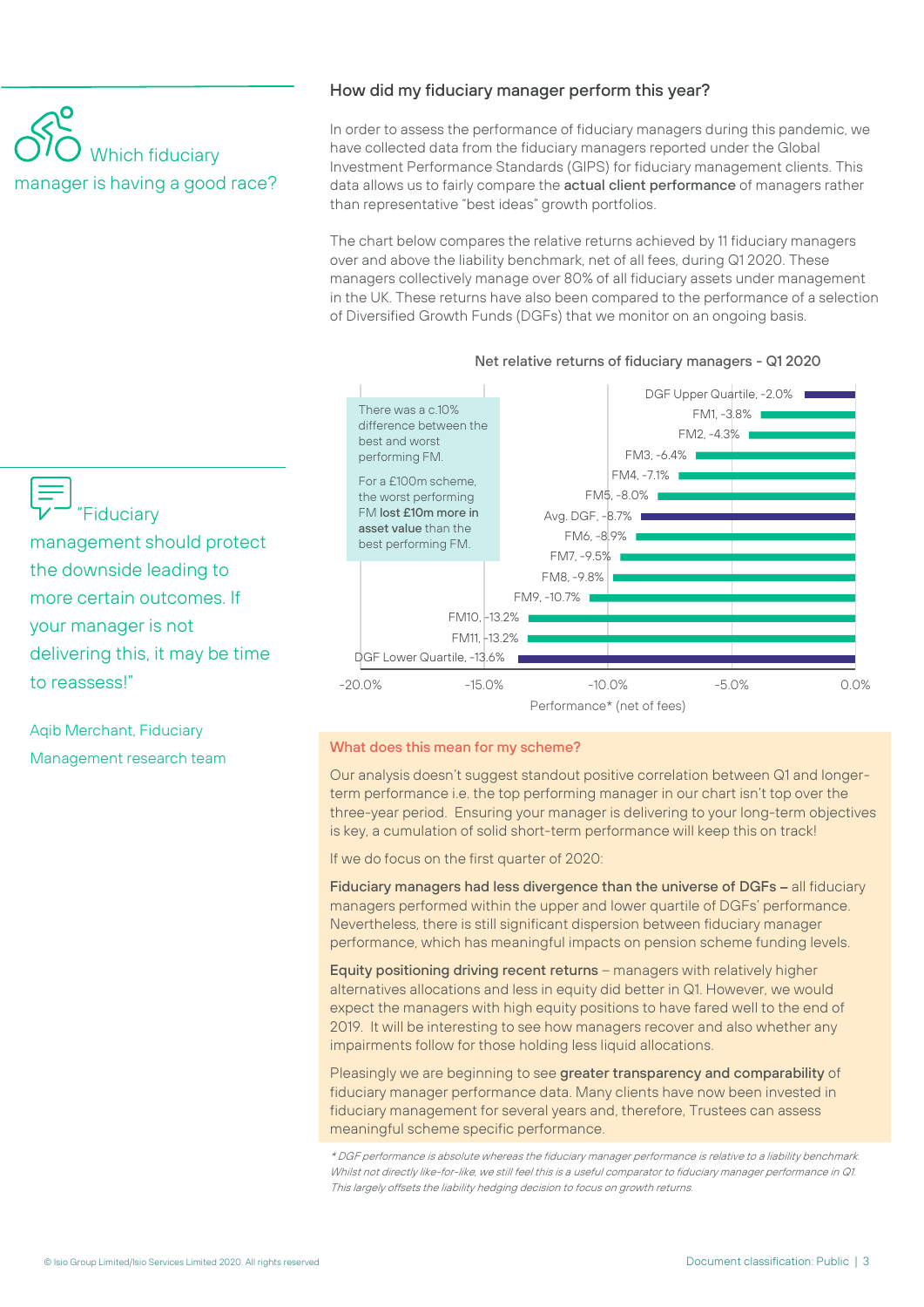## What changes have been made

To understand more about the fiduciary manager's risk management, nimbleness to make changes and outlook, we issued a questionnaire to the fiduciary manager universe. We received responses from 14 fiduciary managers, representing over 95% of all UK fiduciary mandates. We summarise trends in their responses below.

#### I. Managing growth asset risk

#### You need to do well in all legs of the race to be successful overall.

Since quarter end we have already seen markets rebound. We asked fiduciary managers what asset allocation they had changed the most over the entire period of Q1 2020 to react – the chart below illustrates the results.



Contractual returns over equity – the increase in investment grade credit shows a more defensive stance being taken by fiduciary managers. Credit markets also stand out for where the fiduciary managers seem to be seeking opportunities.

A mixed bag for views on equity – while some managers sold equity to protect from further falls, an equal number took the opportunity to increase their allocation given the more attractive entry price points available in the market.

#### What does this mean for my scheme?

Asset allocation and return drivers could have changed significantly – several managers have made meaningful changes to their respective portfolios since the end of 2019. It could be that your scheme has an increased reliance on equity or credit relative to previously. Do you understand the current positioning?

Tactical opportunities arise – in our independent oversight role we observed a number of managers increasing cash holdings over the period ready to redeploy. Opportunities could arise through a designated fund-of-funds, or via standalone opportunities such as Term Asset-Backed Lending Facilities (TALF). Do you know if your fiduciary manager is acting nimbly to utilise the opportunities available?

Overall, we are looking for consistency as the course and challenges evolve.

\*Note – the asset class options above exclude cash.

The target equity allocation, regardless of tactical decisions, has been the biggest driver of underperformance and volatility for schemes in Q1 this year.



We believe that managers are well placed to identify and implement opportunities to add value looking ahead.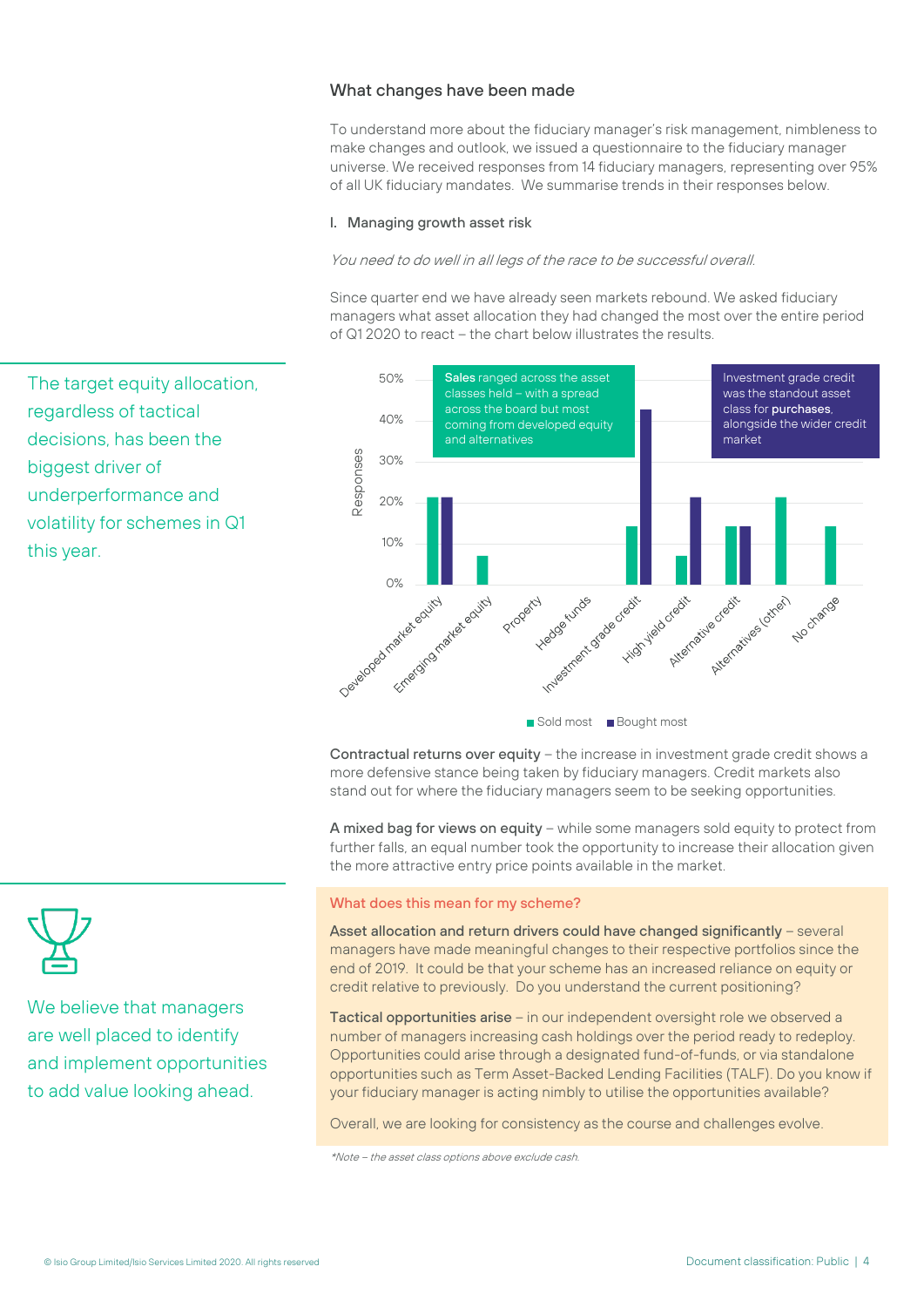"In recent years schemes that fully hedged liability risks saw the best funding improvements. This decision is as important as getting the growth portfolio right."

Alex Owen, Fiduciary Management research team

#### II. Hedging decisions

Before any race a duathlete will check their trainers, their bike, and their other equipment. By mitigating these risks as much as possible, they can focus on the bigger picture: their performance.

We asked fiduciary managers if they had changed their hedging levels for interest rate, inflation, and currency risks during Q1 2020. The results are shown below.



An increase in liability hedging – The majority of managers left their liability hedging targets unchanged, we expect partly because historic hedge targets have been high. If changes were made, this was to further increase hedging targets. This shows a desire to protect strategies further against key sources of volatility.

A decrease in currency hedging – The majority of managers left their currency hedging targets unchanged. However, those who did change decreased hedging over Q1, with some fiduciary managers seeking incremental returns for clients by taking advantage of Sterling depreciation.

#### What does this mean for my scheme?

It depends... it depends on what level of discretion your fiduciary manager has for each of these levers i.e. interest rate, inflation and currency hedging. We typically see that managers have a little flexibility around the strategic hedging benchmark. The strategic level will have the biggest impact on return as opposed to tactical tilts. We are supportive of managers who are using hedging to reduce the portfolio risk.

#### III. Regret risk and looking ahead

It's very easy to reach the end of a race and look back to say "I wish I'd…" – have started training sooner or not set-off too quickly. Personally, I would be looking ahead at the next race in the calendar!

Many fiduciary managers admitted they would have reduced risk in hindsight in late 2019, specifically equity risk or at least increased their equity protection strategies. We see a range of asset classes that those fiduciary managers have identified as most attractive looking ahead, with some establishing special "opportunities" funds.

#### What does this mean for my scheme?

Transparency is critical - we encourage you to speak to your fiduciary manager or oversight provider to understand your position. It can be helpful to understand if risks are being managed effecively and whether decisions taken are adding value.

In our oversight role managers have been forthcoming about changes, which positively demonstrates collaboration. We too believe that credit is more compelling right now. We will be closely monitoring what change managers implement, whilst questioning market liquidity and trading costs.

We asked fiduciary managers which one asset class they saw as most attractive today. The top answers were as follows:

- 1. High Yield
- 2. Alternative Credit
- 3. Alternatives (e.g. hedge funds, private equity, infrastructure equity)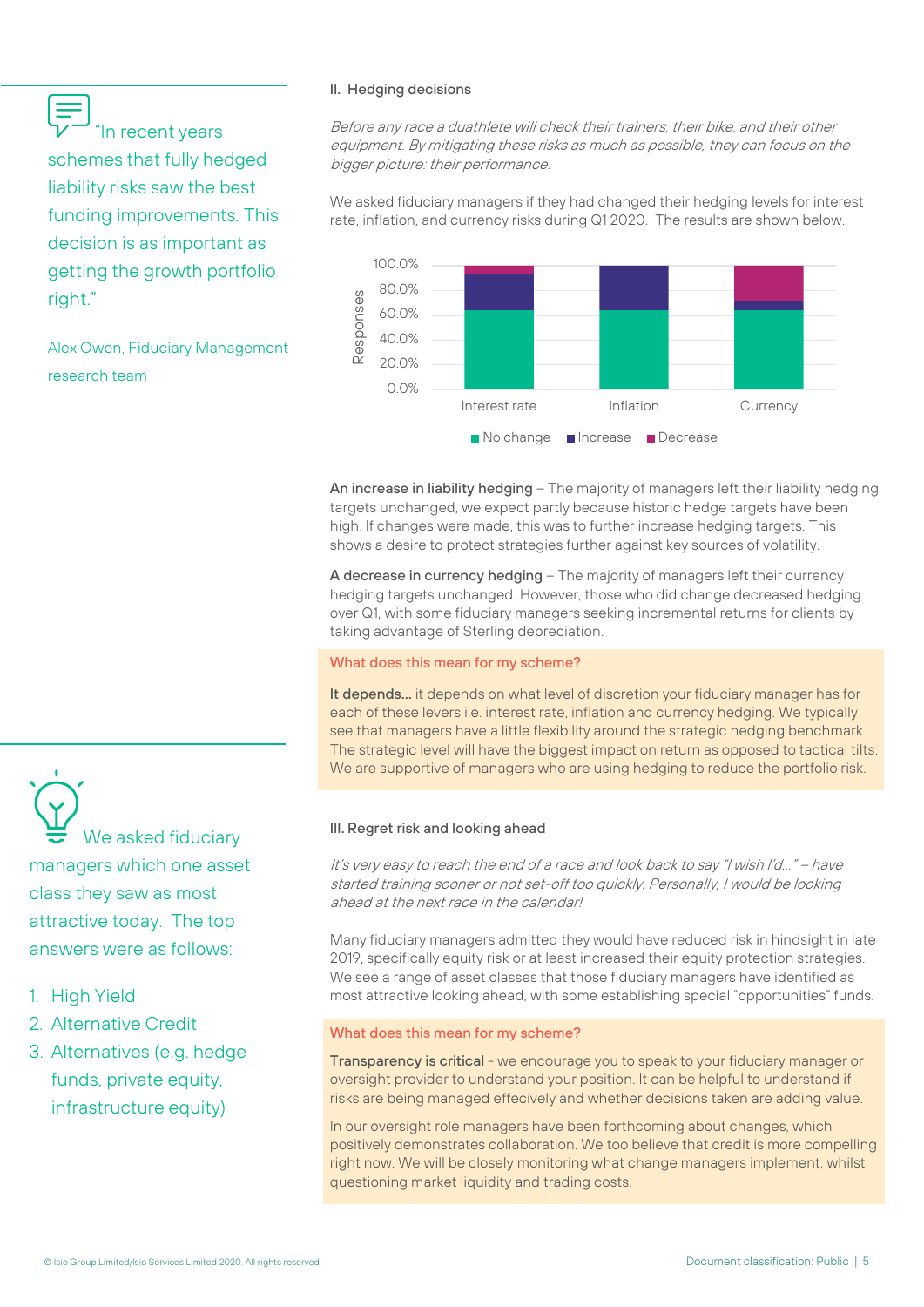## Recapping the lessons learnt so far in our duathlon

How is your race going? If you had a great first run leg, do you understand how your scheme has transitioned in Q1 and has been performing since? Are you in the lead group of cyclists or have you been dropped?

In this paper we have drawn on our client experience, GIPS performance data and our questionnaire to fiduciary managers to provide insight into the fiduciary market. We identified the following three lessons:

- Focus on the big picture Are you on track to achieve your investment objective?
- 2. Collaborate to get the best results Does your strategy continue to be aligned with your funding objective and covenant strength?
- 3. Transparency is important Do you understand your positioning and return drivers?

## What's next?

Q1 2020 was a pivotal quarter for all Trustees regardless of whether they use fiduciary management or not. This environment tested the governance framework that Trustees have in place and how well-equipped schemes are to protect against downside events and volatility. We continue to believe that fiduciary management can be an effective tool for certain schemes to manage their investment strategy.

The fiduciary market is evolving, we think improving. An approach that wasn't right for your scheme yesterday, might be worth considering today.

There is more focus to ensure that fiduciary providers are doing the best job that they can - we fully support this.

# Why Isio?



**Fiduciary** research team of 10 individuals



Independent advice and perspective



Spend over 100 hours every year researching each rated manager

# Isio FM Oversight - How is your race going?

We can act as your coach. We are experienced and knowledgeable in this area and we genuinely believe we can help you get the best out of your fiduciary manager, and in turn get the best outcome for your scheme.

There are many big distractions in the world right now. At Isio, we are committed to keeping on top of the fiduciary management market. The table below outlines areas where we have been spending a lot of time talking to our clients about so far in 2020, and why now is an appropriate time for these items to be on the agenda.

| What do you need<br>help with? |                                                 | <b>Service</b>                             | Why?                                                                                                                                                                                                                                                    |
|--------------------------------|-------------------------------------------------|--------------------------------------------|---------------------------------------------------------------------------------------------------------------------------------------------------------------------------------------------------------------------------------------------------------|
| 1.                             | An independent<br>perspective on<br>performance | Ongoing<br>oversight                       | We can help you understand your fiduciary<br>mandate, what is driving returns and if you<br>are on track to meet your objectives.                                                                                                                       |
| 2.                             | Selecting the<br>right provider                 | Tender<br>exercise<br>Retender<br>exercise | We utilise our manager research and<br>ratings, and, listen to your priorities to take<br>Trustees through an efficient selection<br>process. We have options available to<br>ensure we help you meet the CMA Order<br>requirements in a pragmatic way. |
| 3.                             | To understand all<br>fees and costs<br>paid     | Fee review                                 | We can help you understand the fee<br>arrangement that you have in place, how<br>this compares to the wider market, and<br>value for money.                                                                                                             |